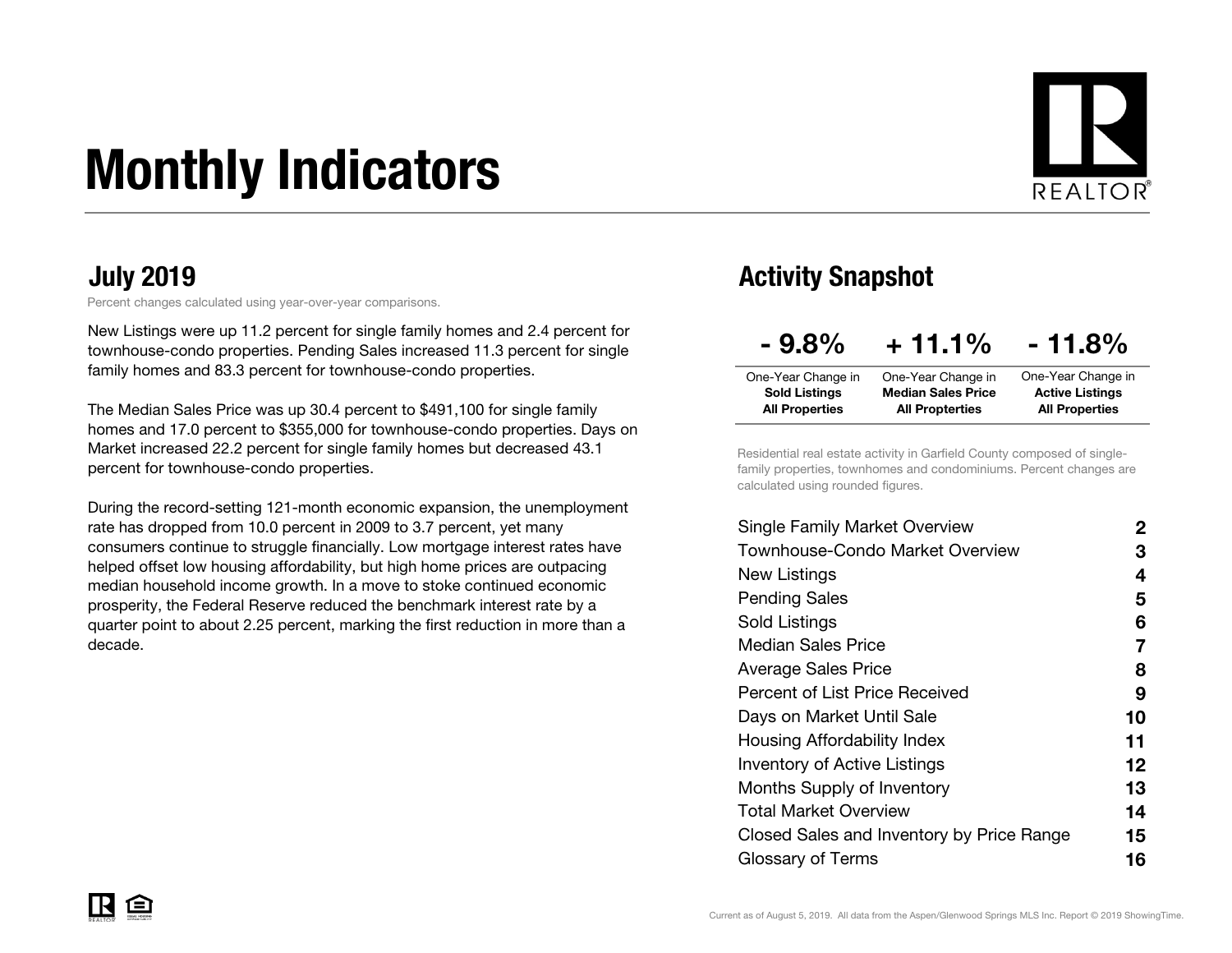### Single Family Market Overview

Key metrics by report month and for year-to-date (YTD) starting from the first of the year.



| <b>Key Metrics</b>                 | <b>Historical Sparkbars</b>                                    | 7-2018    | 7-2019    | <b>Percent Change</b> |           | <b>YTD 2018 YTD 2019</b> | Percent Change |
|------------------------------------|----------------------------------------------------------------|-----------|-----------|-----------------------|-----------|--------------------------|----------------|
| <b>New Listings</b>                | 12-2017<br>8-2017<br>4-2018<br>8-2018<br>12-2018<br>4-2019     | 98        | 109       | $+11.2%$              | 769       | 726                      | $-5.6%$        |
| <b>Pending Sales</b>               | 8-2017<br>4-2018<br>8-2018<br>12-2018<br>12-2017               | 80        | 89        | $+11.3%$              | 557       | 522                      | $-6.3%$        |
| <b>Sold Listings</b>               | 8-2017<br>12-2018<br>12-2017<br>4-2018<br>8-2018<br>4-2019     | 97        | 66        | $-32.0%$              | 506       | 446                      | $-11.9%$       |
| <b>Median Sales Price</b>          | 8-2017<br>12-2017<br>4-2018<br>8-2018<br>12-2018<br>$4 - 201C$ | \$376,500 | \$491,100 | $+30.4%$              | \$389,500 | \$425,000                | $+9.1%$        |
| <b>Avg. Sales Price</b>            | 8-2017<br>12-2017<br>4-2018<br>8-2018<br>12-2018<br>4-2019     | \$465,268 | \$535,768 | $+15.2%$              | \$468,400 | \$516,074                | $+10.2%$       |
| <b>Pct. of List Price Received</b> | 8-2017<br>12-2017<br>4-2018<br>12-2018<br>8-2018<br>$4 - 2019$ | 97.9%     | 97.3%     | $-0.6%$               | 97.9%     | 97.8%                    | $-0.1%$        |
| <b>Days on Market</b>              | 12-2018<br>8-2017<br>4-2018<br>8-2018<br>12-2017<br>4-2019     | 63        | 77        | $+22.2%$              | 74        | 81                       | $+9.5%$        |
| <b>Affordability Index</b>         | 12-2018<br>8-2017<br>12-2017<br>4-2018<br>8-2018<br>4-2019     | 90        | 73        | $-18.9%$              | 87        | 84                       | $-3.4%$        |
| <b>Active Listings</b>             | 12-2017<br>4-2018<br>8-2017<br>12-2018<br>4-2019<br>8-2018     | 389       | 357       | $-8.2%$               |           |                          |                |
| <b>Months Supply</b>               | 4-2018<br>8-2017<br>12-2017<br>8-2018<br>12-2018<br>4-2019     | 5.5       | 5.3       | $-3.6%$               |           |                          |                |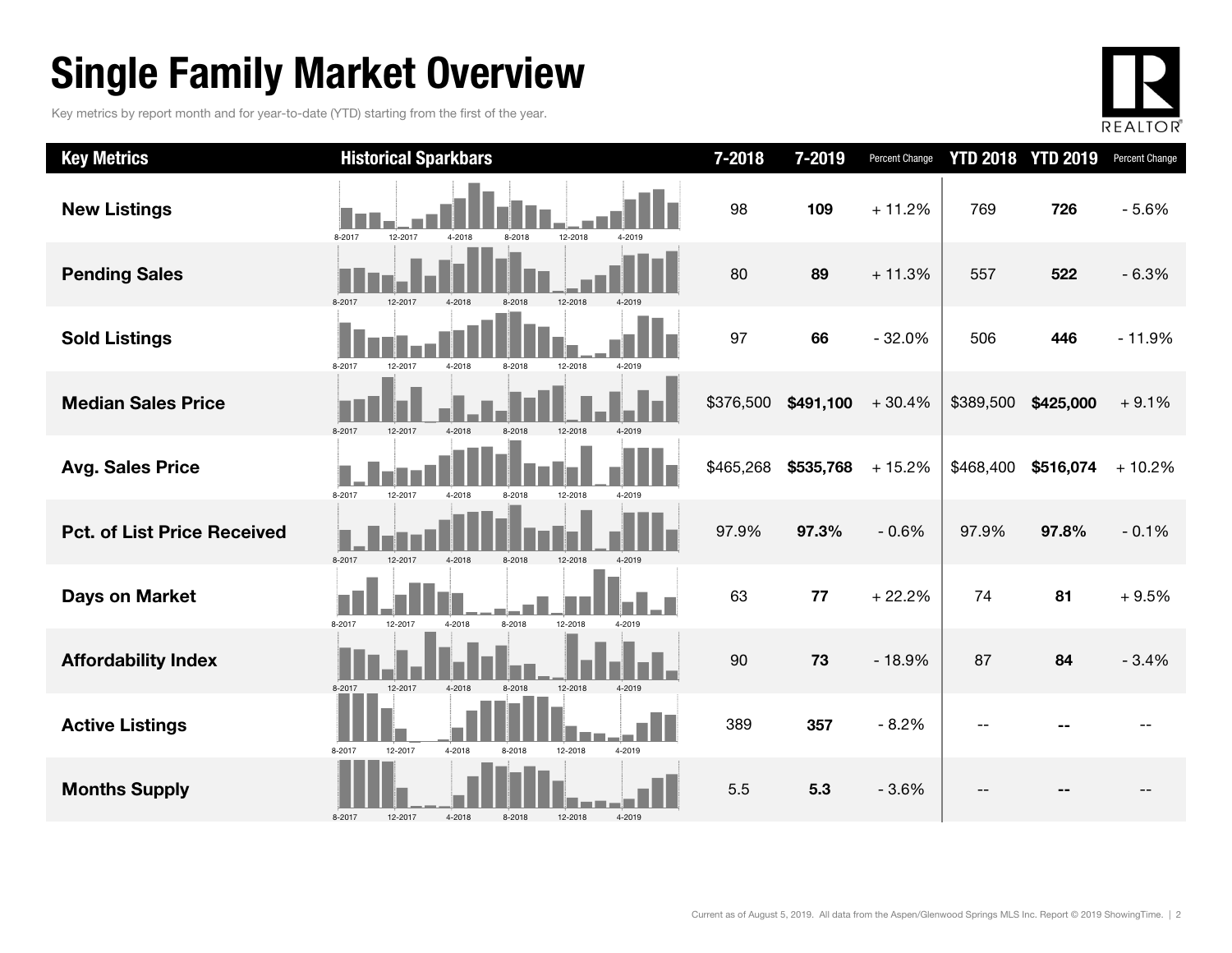### Townhouse-Condo Market Overview

Key metrics by report month and for year-to-date (YTD) starting from the first of the year.



| <b>Key Metrics</b>                 | <b>Historical Sparkbars</b>                                | 7-2018    | 7-2019    | Percent Change |           | <b>YTD 2018 YTD 2019</b> | Percent Change |
|------------------------------------|------------------------------------------------------------|-----------|-----------|----------------|-----------|--------------------------|----------------|
| <b>New Listings</b>                | 8-2017<br>12-2017<br>4-2018<br>8-2018<br>12-2018<br>4-2019 | 41        | 42        | $+2.4%$        | 255       | 291                      | $+14.1%$       |
| <b>Pending Sales</b>               | 8-2017<br>12-2017<br>4-2018<br>8-2018                      | 24        | 44        | $+83.3%$       | 179       | 233                      | $+30.2%$       |
| <b>Sold Listings</b>               | 8-2017<br>12-2017<br>4-2018<br>8-2018<br>12-2018<br>4-2019 | 25        | 44        | $+76.0%$       | 172       | 205                      | $+19.2%$       |
| <b>Median Sales Price</b>          | 8-2017<br>12-2017<br>4-2018<br>8-2018<br>12-2018           | \$303,500 | \$355,000 | $+17.0%$       | \$285,000 | \$317,000                | $+11.2%$       |
| <b>Avg. Sales Price</b>            | 8-2018<br>12-2018<br>8-2017<br>12-2017<br>4-2018<br>4-2019 | \$336,746 | \$427,633 | $+27.0%$       | \$315,408 | \$351,942                | $+11.6%$       |
| <b>Pct. of List Price Received</b> | 4-2018<br>8-2017<br>12-2017<br>8-2018<br>12-2018           | 98.1%     | 98.6%     | $+0.5%$        | 98.3%     | 98.6%                    | $+0.3%$        |
| <b>Days on Market</b>              | 8-2017<br>12-2017<br>4-2018<br>8-2018<br>12-2018<br>4-2019 | 72        | 41        | $-43.1%$       | 76        | $71$                     | $-6.6%$        |
| <b>Affordability Index</b>         | 8-2017<br>12-2017<br>4-2018<br>8-2018<br>12-2018<br>4-2019 | 112       | 101       | $-9.8%$        | 119       | 113                      | $-5.0%$        |
| <b>Active Listings</b>             | 8-2017<br>12-2017<br>4-2018<br>8-2018<br>12-2018<br>4-2019 | 118       | 90        | $-23.7%$       |           |                          |                |
| <b>Months Supply</b>               | 4-2019<br>8-2017<br>12-2017<br>4-2018<br>8-2018<br>12-2018 | 4.6       | 3.2       | $-30.4%$       |           |                          |                |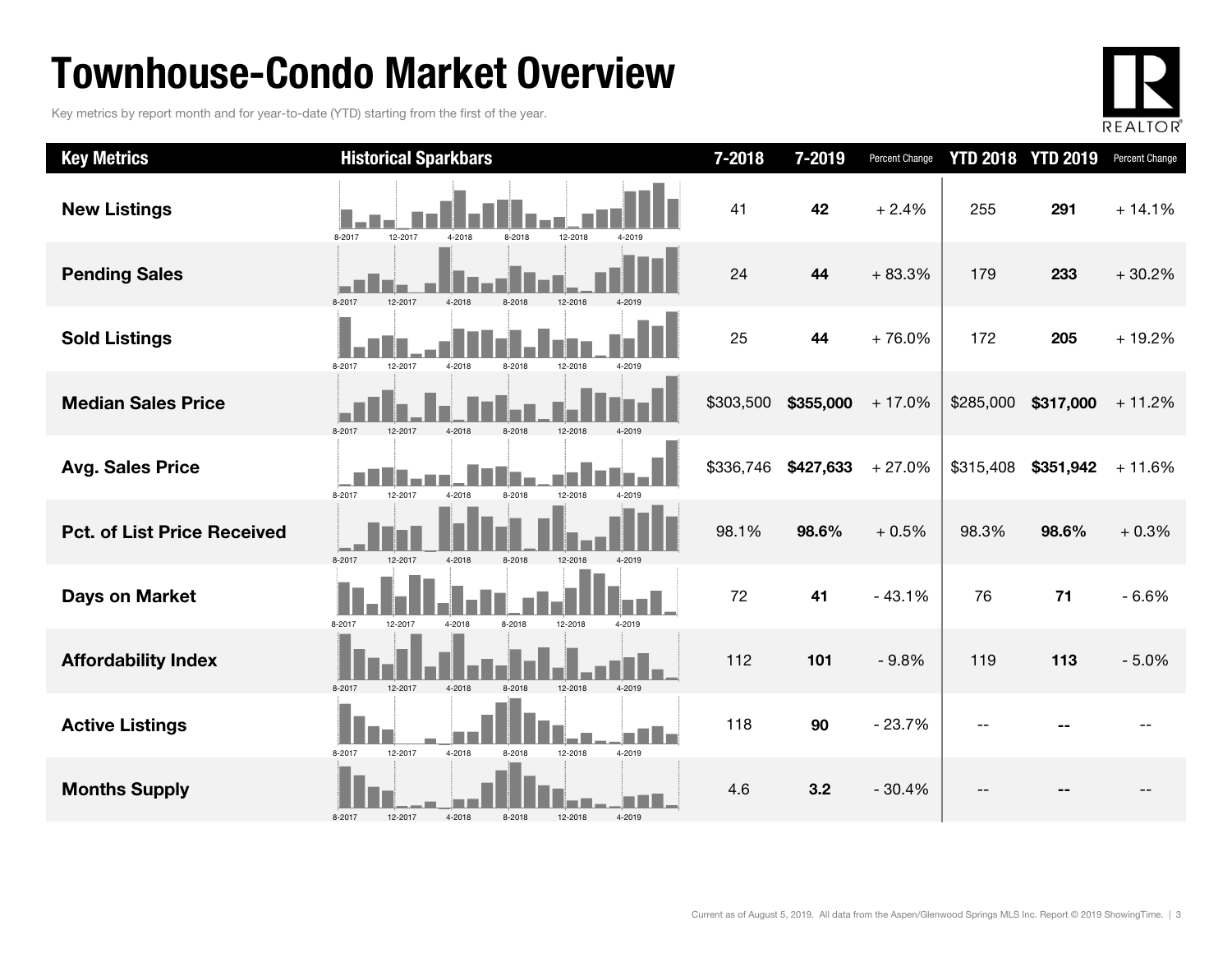#### New Listings







| <b>New Listings</b> | Single<br>Family | <b>Percent Change</b><br>from Previous<br>Year | Townhouse-<br>Condo | <b>Percent Change</b><br>from Previous<br>Year |
|---------------------|------------------|------------------------------------------------|---------------------|------------------------------------------------|
| Aug-2018            | 115              | $+22.3%$                                       | 41                  | $+28.1%$                                       |
| Sep-2018            | 102              | $+30.8%$                                       | 28                  | $+40.0\%$                                      |
| Oct-2018            | 90               | +9.8%                                          | 22                  | $-18.5%$                                       |
| Nov-2018            | 53               | -8.6%                                          | 25                  | +13.6%                                         |
| Dec-2018            | 43               | $+2.4%$                                        | 16                  | $+23.1%$                                       |
| Jan-2019            | 59               | -7.8%                                          | 28                  | $-6.7\%$                                       |
| Feb-2019            | 71               | -7.8%                                          | 32                  | $+14.3%$                                       |
| Mar-2019            | 86               | $-18.1%$                                       | 33                  | $-17.5%$                                       |
| Apr-2019            | 118              | $-2.5\%$                                       | 49                  | $-2.0\%$                                       |
| May-2019            | 137              | $-16.5%$                                       | 50                  | +78.6%                                         |
| Jun-2019            | 146              | $+4.3%$                                        | 57                  | +50.0%                                         |
| <b>Jul-2019</b>     | 109              | +11.2%                                         | 42                  | $+2.4%$                                        |

#### Historical New Listings by Month

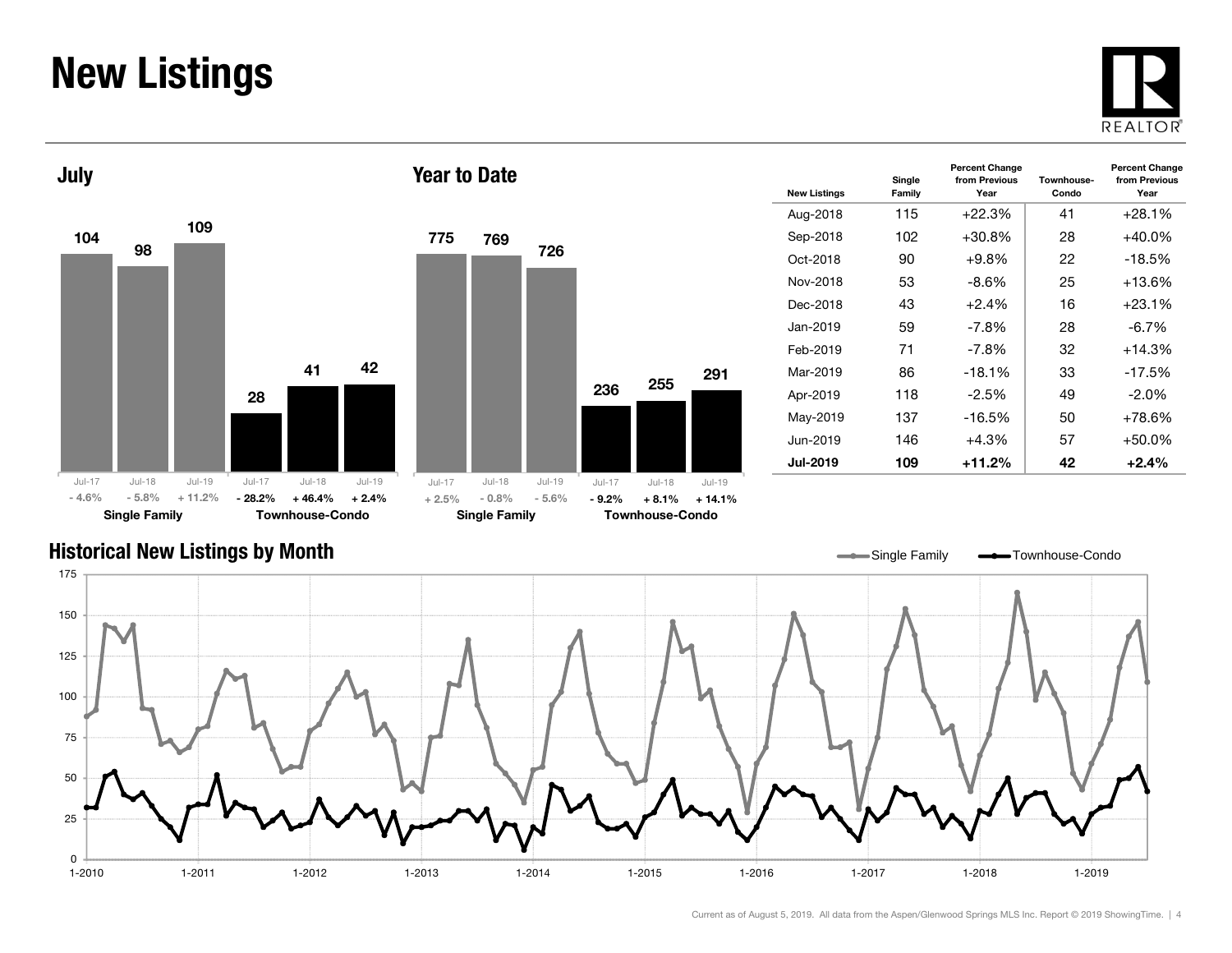#### Pending Sales







| <b>Pending Sales</b> | Single<br>Family | <b>Percent Change</b><br>from Previous<br>Year | Townhouse-<br>Condo | <b>Percent Change</b><br>from Previous<br>Year |
|----------------------|------------------|------------------------------------------------|---------------------|------------------------------------------------|
| Aug-2018             | 88               | $+31.3%$                                       | 32                  | $+68.4%$                                       |
| Sep-2018             | 67               | $-1.5\%$                                       | 28                  | $+21.7%$                                       |
| Oct-2018             | 64               | $+3.2\%$                                       | 23                  | $-14.8\%$                                      |
| Nov-2018             | 39               | -33.9%                                         | 26                  | $+13.0%$                                       |
| Dec-2018             | 42               | $-17.6%$                                       | 18                  | $-10.0\%$                                      |
| Jan-2019             | 53               | -33.8%                                         | 16                  | $+6.7\%$                                       |
| Feb-2019             | 59               | $+1.7%$                                        | 28                  | +33.3%                                         |
| Mar-2019             | 71               | $-9.0\%$                                       | 31                  | $-29.5%$                                       |
| Apr-2019             | 84               | $+15.1%$                                       | 39                  | +34.5%                                         |
| May-2019             | 86               | $-8.5%$                                        | 38                  | $+52.0%$                                       |
| Jun-2019             | 80               | $-14.9%$                                       | 37                  | +76.2%                                         |
| <b>Jul-2019</b>      | 89               | +11.3%                                         | 44                  | +83.3%                                         |

#### Historical Pending Sales by Month

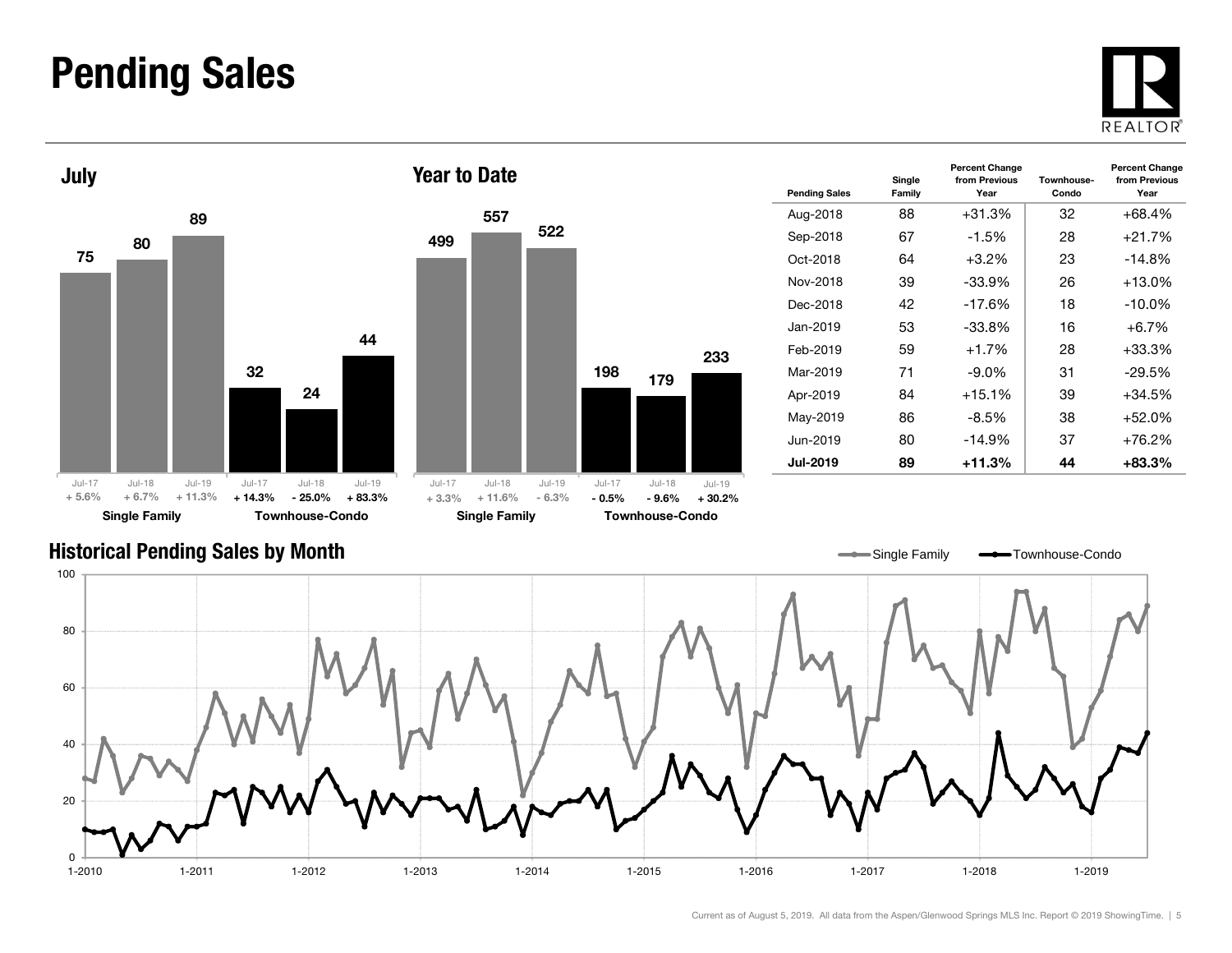### Sold Listings





| <b>Sold Listings</b> | Single<br>Family | <b>Percent Change</b><br>from Previous<br>Year | Townhouse-<br>Condo | <b>Percent Change</b><br>from Previous<br>Year |
|----------------------|------------------|------------------------------------------------|---------------------|------------------------------------------------|
| Aug-2018             | 99               | $+19.3%$                                       | 31                  | $-22.5%$                                       |
| Sep-2018             | 81               | $+11.0%$                                       | 19                  | $0.0\%$                                        |
| Oct-2018             | 77               | $+26.2%$                                       | 32                  | $+28.0%$                                       |
| Nov-2018             | 62               | $0.0\%$                                        | 24                  |                                                |
| Dec-2018             | 50               | $-21.9%$                                       | 25                  | $0.0\%$                                        |
| Jan-2019             | 35               | -28.6%                                         | 23                  | +64.3%                                         |
| Feb-2019             | 38               | $-26.9\%$                                      | 13                  | $-23.5%$                                       |
| Mar-2019             | 58               | $-17.1%$                                       | 28                  | $+21.7%$                                       |
| Apr-2019             | 66               | -8.3%                                          | 25                  | $-21.9\%$                                      |
| May-2019             | 93               | $+17.7%$                                       | 38                  | +26.7%                                         |
| Jun-2019             | 90               | $+3.4%$                                        | 34                  | $+9.7%$                                        |
| <b>Jul-2019</b>      | 66               | $-32.0\%$                                      | 44                  | +76.0%                                         |

#### Historical Sold Listings by Month

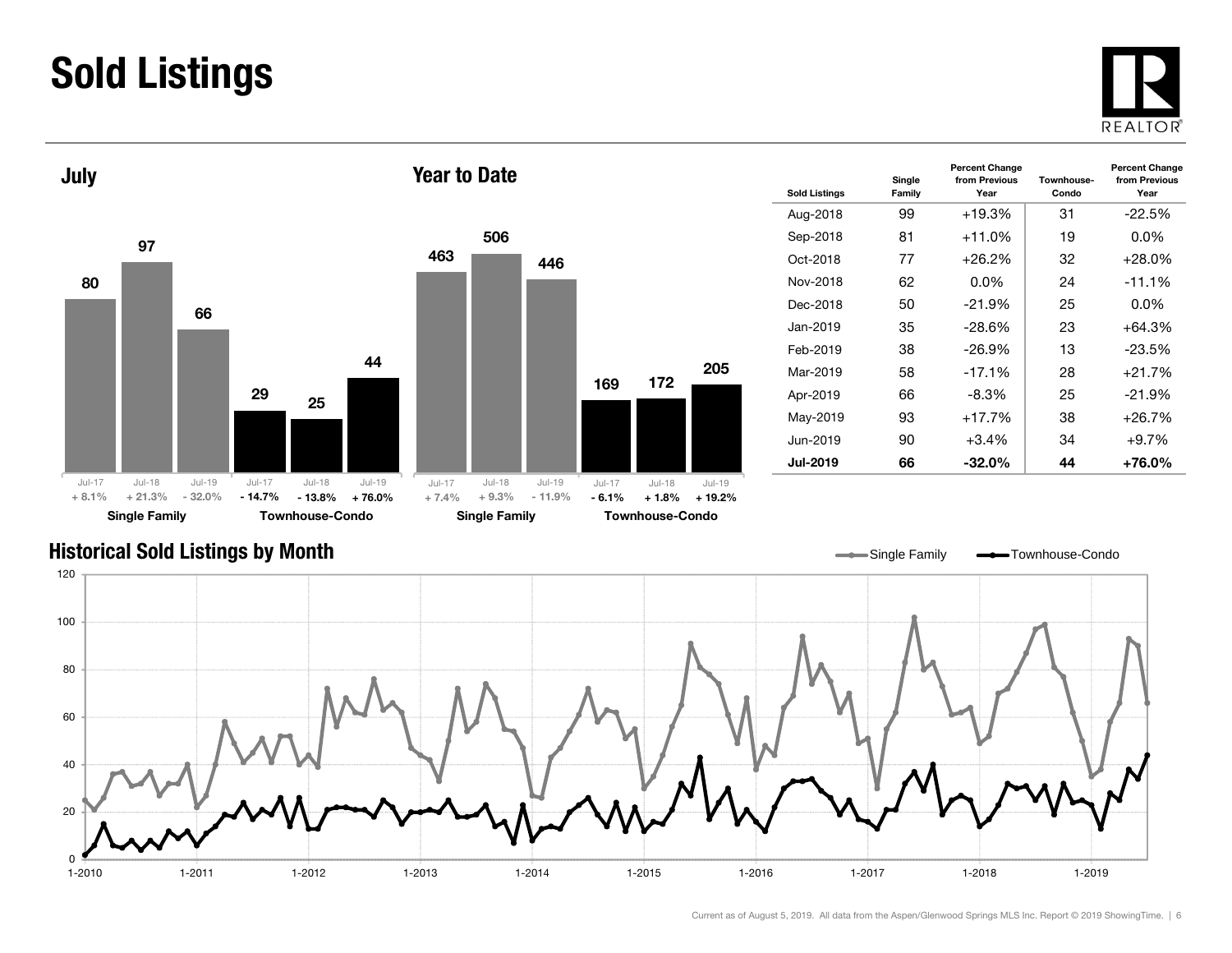#### Median Sales Price





| <b>Median Sales</b><br>Price | Single<br>Family | Townhouse-<br>Condo | <b>Percent Change</b><br>from Previous<br>Year |           |
|------------------------------|------------------|---------------------|------------------------------------------------|-----------|
| Aug-2018                     | \$439,500        | $+7.3%$             | \$265,000                                      | $+3.3\%$  |
| Sep-2018                     | \$420,000        | $+1.2%$             | \$280,000                                      | -1.8%     |
| Oct-2018                     | \$445,000        | $+4.7\%$            | \$239,000                                      | $-20.1\%$ |
| Nov-2018                     | \$460,000        | -5.6%               | \$286,000                                      | $-10.1\%$ |
| Dec-2018                     | \$347,000        | $-15.4%$            | \$265,000                                      | $-5.4%$   |
| Jan-2019                     | \$425,000        | -6.6%               | \$323,000                                      | $+32.6%$  |
| Feb-2019                     | \$373,500        | $+10.7%$            | \$310,000                                      | 0.0%      |
| Mar-2019                     | \$440,000        | $+14.4%$            | \$298,500                                      | $+8.5\%$  |
| Apr-2019                     | \$377,500        | -11.6%              | \$293,000                                      | $+23.2\%$ |
| May-2019                     | \$445,000        | $+21.9%$            | \$283.500                                      | $-5.6%$   |
| Jun-2019                     | \$409,500        | $-0.1%$             | \$323,000                                      | $+12.5%$  |
| <b>Jul-2019</b>              | \$491,100        | +30.4%              | \$355,000                                      | +17.0%    |

Single Family **-**Townhouse-Condo

#### Historical Median Sales Price by Month

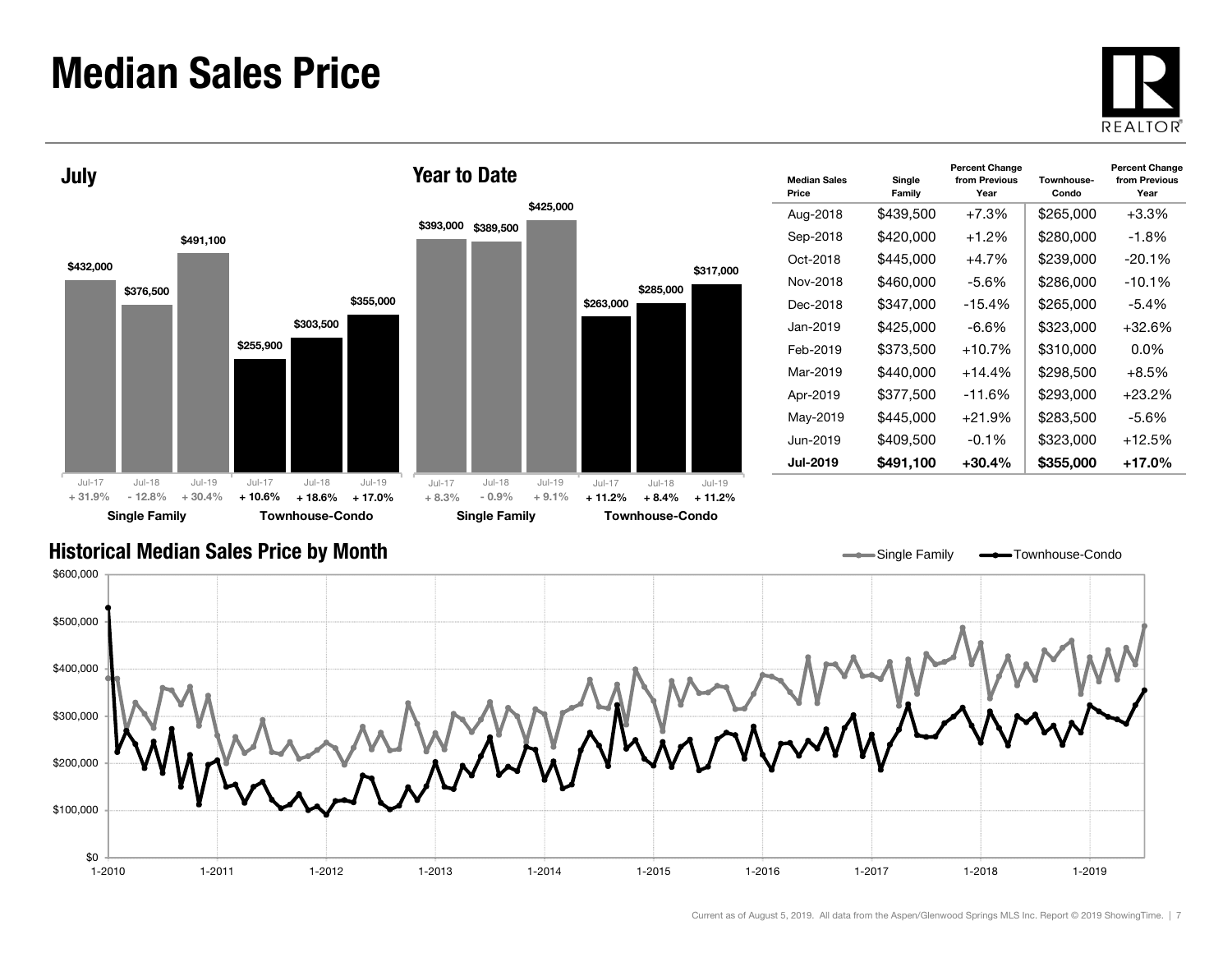#### Average Sales Price





| Avg. Sales Price | Single<br>Family | <b>Percent Change</b><br>from Previous<br>Year | Townhouse-<br>Condo | <b>Percent Change</b><br>from Previous<br>Year |
|------------------|------------------|------------------------------------------------|---------------------|------------------------------------------------|
| Aug-2018         | \$488,597        | $+6.3\%$                                       | \$317,671           | +15.5%                                         |
| Sep-2018         | \$472,620        | $+2.0%$                                        | \$297,579           | $-5.9%$                                        |
| Oct-2018         | \$530.896        | $+3.5%$                                        | \$274.791           | -16.2%                                         |
| Nov-2018         | \$515,306        | $+3.3%$                                        | \$308,208           | $-7.7\%$                                       |
| Dec-2018         | \$429,924        | -8.8%                                          | \$316,352           | $-2.8\%$                                       |
| Jan-2019         | \$536.241        | $+2.2\%$                                       | \$351,087           | +19.6%                                         |
| Feb-2019         | \$454.422        | $+1.8%$                                        | \$322.869           | +4.9%                                          |
| Mar-2019         | \$522,253        | $+11.1%$                                       | \$332,304           | $+8.1%$                                        |
| Apr-2019         | \$478,817        | $-2.7\%$                                       | \$314.100           | +12.9%                                         |
| May-2019         | \$555,923        | $+29.0%$                                       | \$299,268           | $-12.8%$                                       |
| Jun-2019         | \$501,982        | $+7.7%$                                        | \$368,553           | $+11.8%$                                       |
| <b>Jul-2019</b>  | \$535,768        | $+15.2\%$                                      | \$427,633           | +27.0%                                         |

#### Historical Average Sales Price by Month



 $\overline{\phantom{0}}$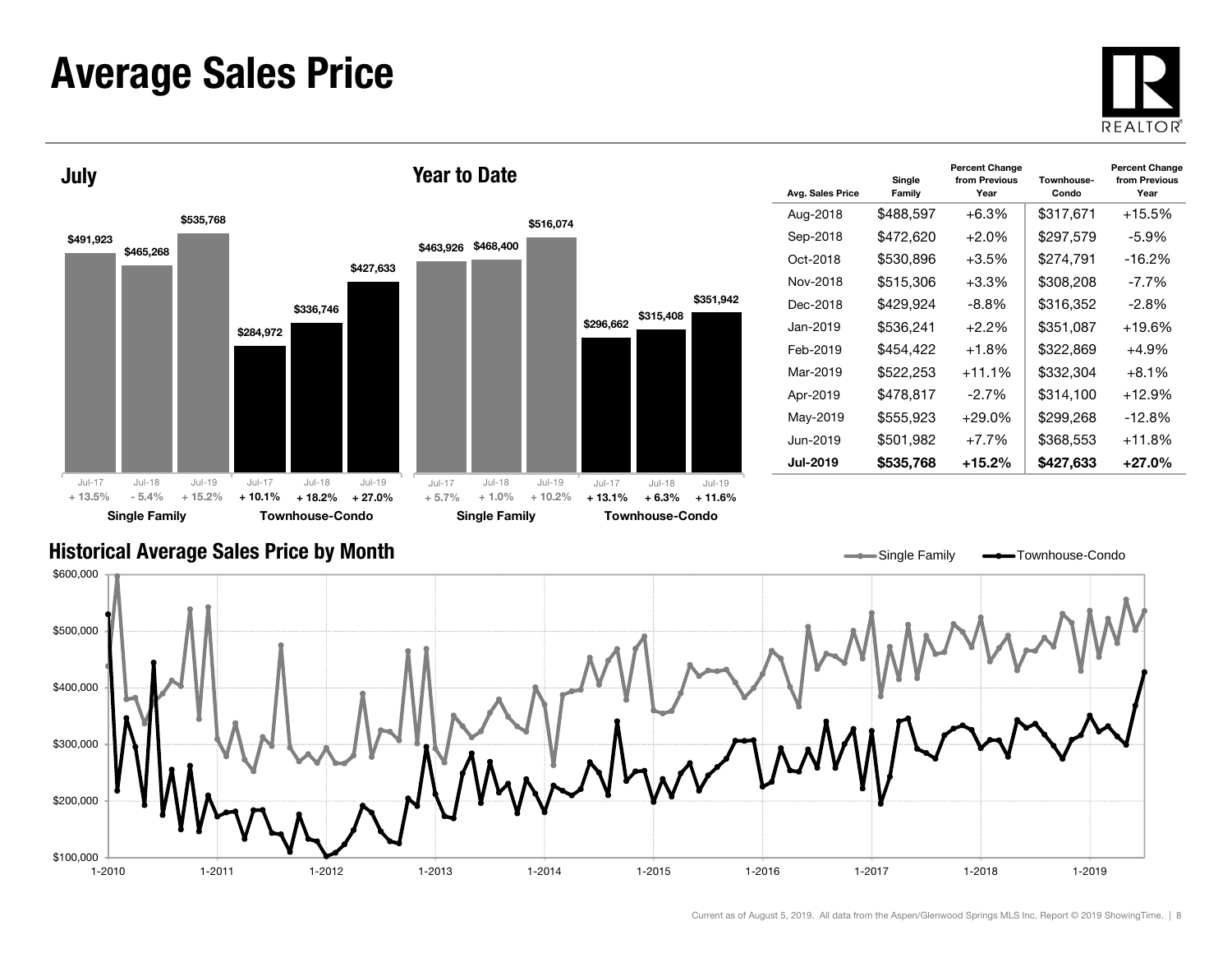#### Percent of List Price Received





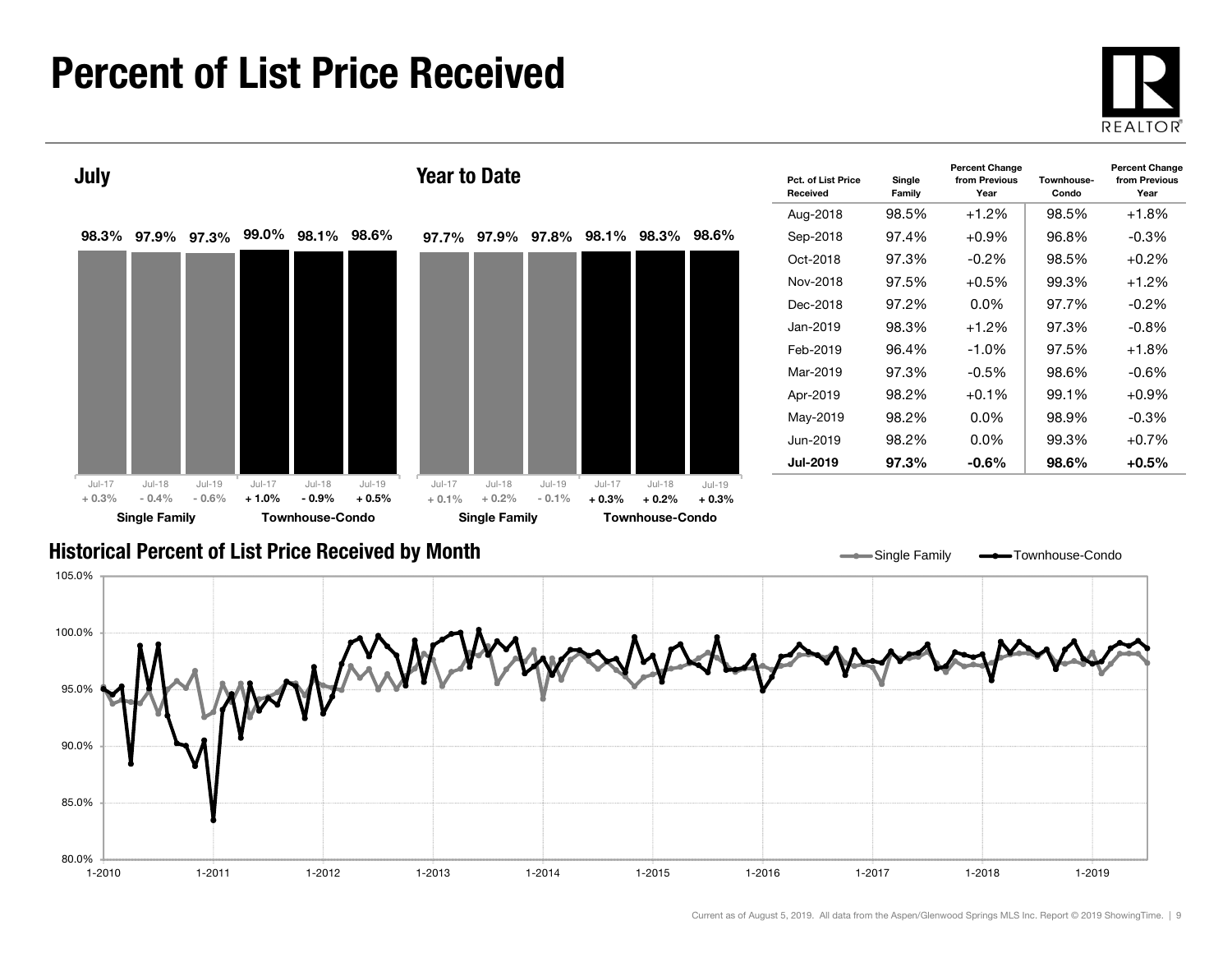### Days on Market Until Sale





#### Historical Days on Market Until Sale by Month



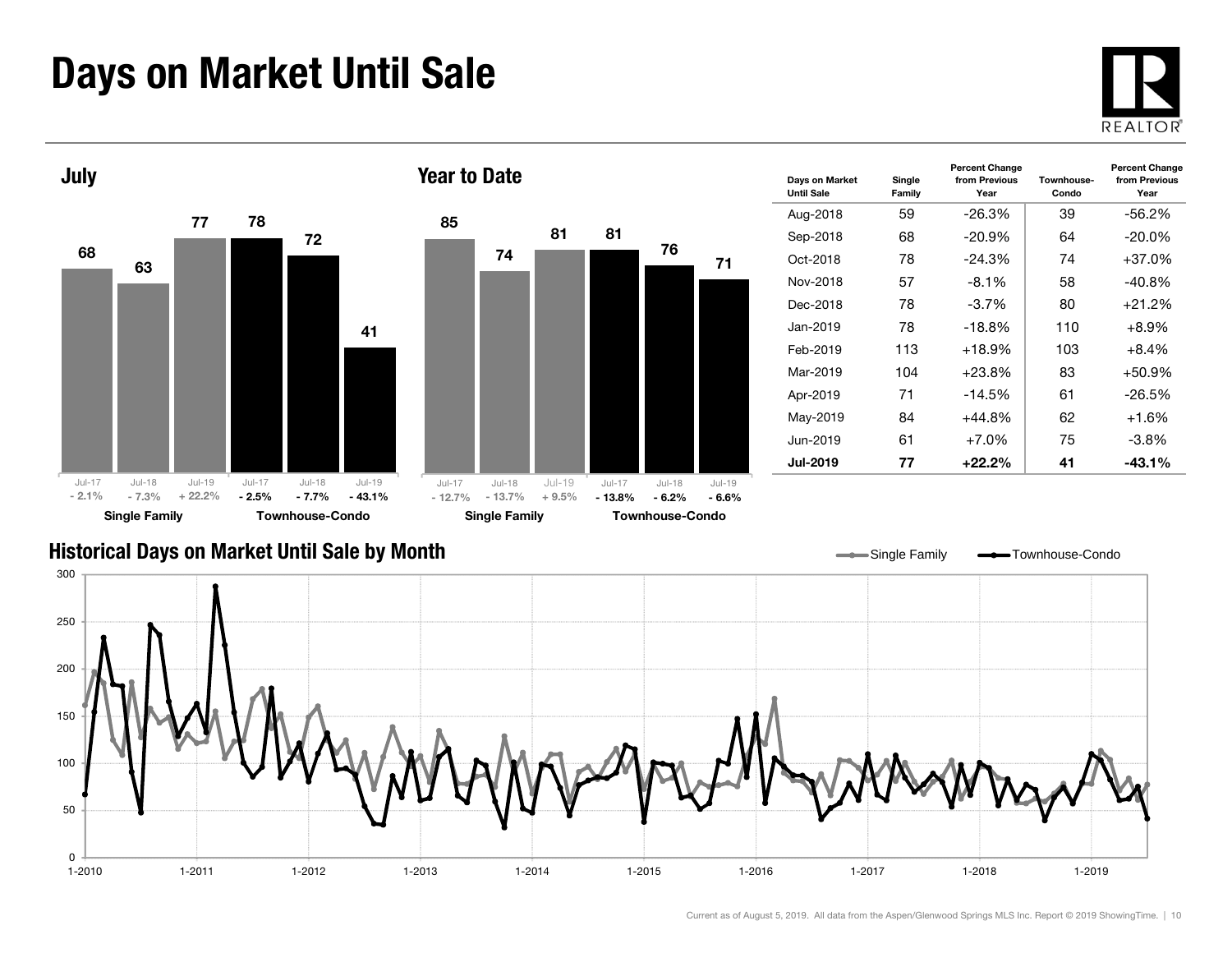## Housing Affordability Index

 $\Omega$ 

100





1-2010 1-2011 1-2012 1-2013 1-2014 1-2015 1-2016 1-2017 1-2018 1-2019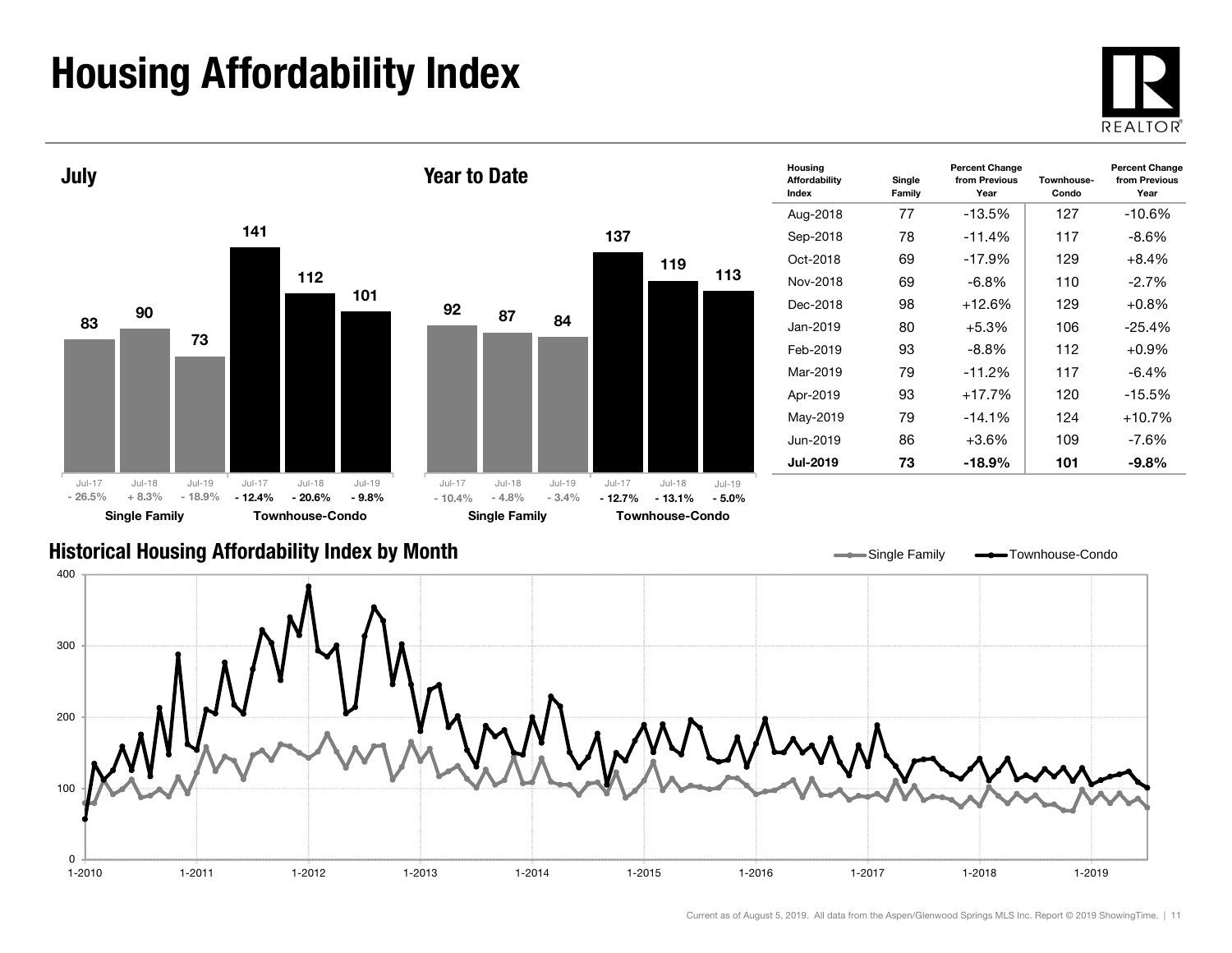### Inventory of Active Listings





#### Historical Inventory of Active Listings by Month



Single Family **-** Townhouse-Condo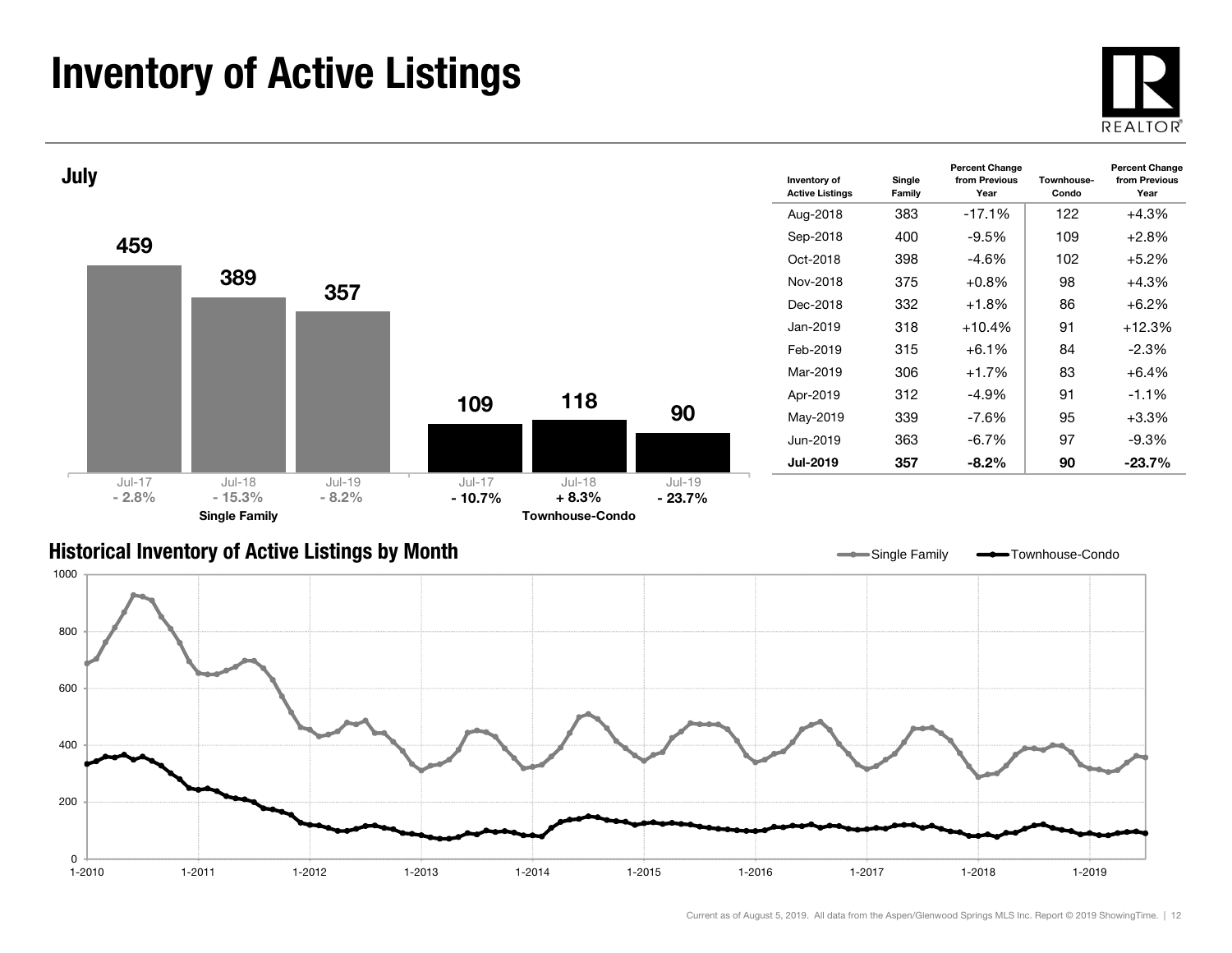### Months Supply of Inventory





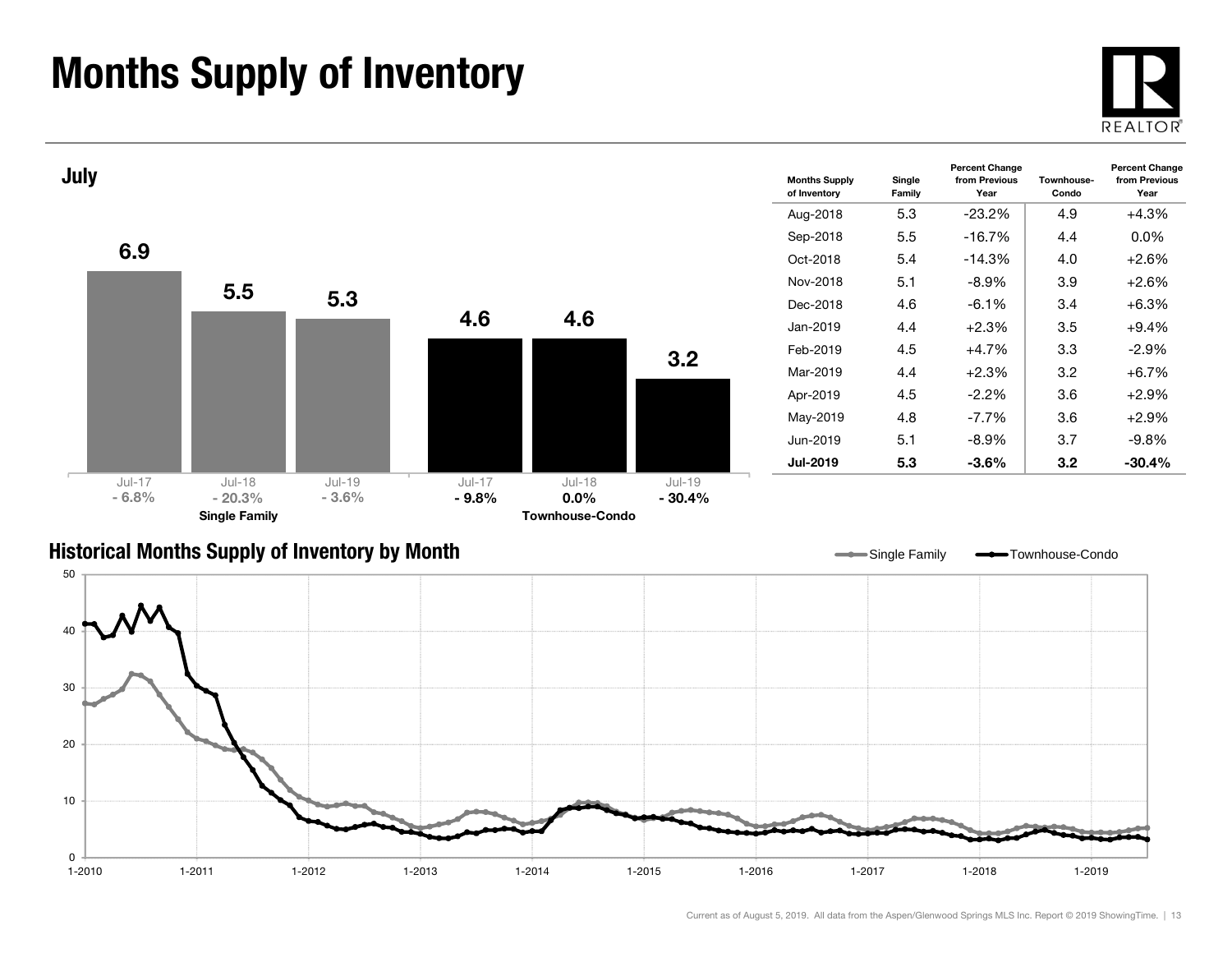### Total Market Overview

Key metrics by report Month and for year-to-date (YTD) starting from the first of the year.



| <b>Key Metrics</b>                 | <b>Historical Sparkbars</b>                                | 7-2018    | 7-2019    | Percent Change |           | <b>YTD 2018 YTD 2019</b> | Percent Change |
|------------------------------------|------------------------------------------------------------|-----------|-----------|----------------|-----------|--------------------------|----------------|
| <b>New Listings</b>                | 8-2017<br>12-2017<br>4-2018<br>8-2018<br>12-2018<br>4-2019 | 139       | 151       | $+8.6%$        | 1,024     | 1,017                    | $-0.7%$        |
| <b>Pending Sales</b>               | 8-2017<br>$12-20$<br>4-2018<br>12-2018                     | 104       | 133       | $+27.9%$       | 736       | 755                      | $+2.6%$        |
| <b>Sold Listings</b>               | 8-2017<br>12-2017<br>4-2018<br>8-2018<br>12-2018<br>4-2019 | 122       | 110       | $-9.8%$        | 678       | 651                      | $-4.0%$        |
| <b>Median Sales Price</b>          | 8-2017<br>12-2017<br>4-2018<br>8-2018<br>12-2018           | \$359,500 | \$399,250 | $+11.1%$       | \$350,000 | \$373,000                | $+6.6%$        |
| <b>Avg. Sales Price</b>            | 8-2017<br>12-2017<br>4-2018<br>8-2018<br>12-2018<br>4-2019 | \$438,932 | \$492,514 | $+12.2%$       | \$429,588 | \$464,389                | $+8.1%$        |
| <b>Pct. of List Price Received</b> | 8-2017<br>12-2017<br>4-2018<br>8-2018<br>12-2018           | 97.9%     | 97.9%     | 0.0%           | 98.0%     | 98.1%                    | $+0.1%$        |
| <b>Days on Market</b>              | 8-2018<br>12-2018<br>8-2017<br>4-2018<br>4-2019<br>12-2017 | 65        | 63        | $-3.1%$        | 74        | 78                       | $+5.4%$        |
| <b>Affordability Index</b>         | 12-2018<br>8-2017<br>12-2017<br>4-2018<br>8-2018<br>4-2019 | 95        | 90        | $-5.3%$        | 97        | 96                       | $-1.0%$        |
| <b>Active Listings</b>             | 12-2017<br>4-2018<br>12-2018<br>4-2019<br>8-2017<br>8-2018 | 507       | 447       | $-11.8%$       |           |                          |                |
| <b>Months Supply</b>               | 8-2017<br>4-2018<br>8-2018<br>12-2018<br>4-2019<br>12-2017 | 5.3       | 4.7       | $-11.3%$       |           |                          |                |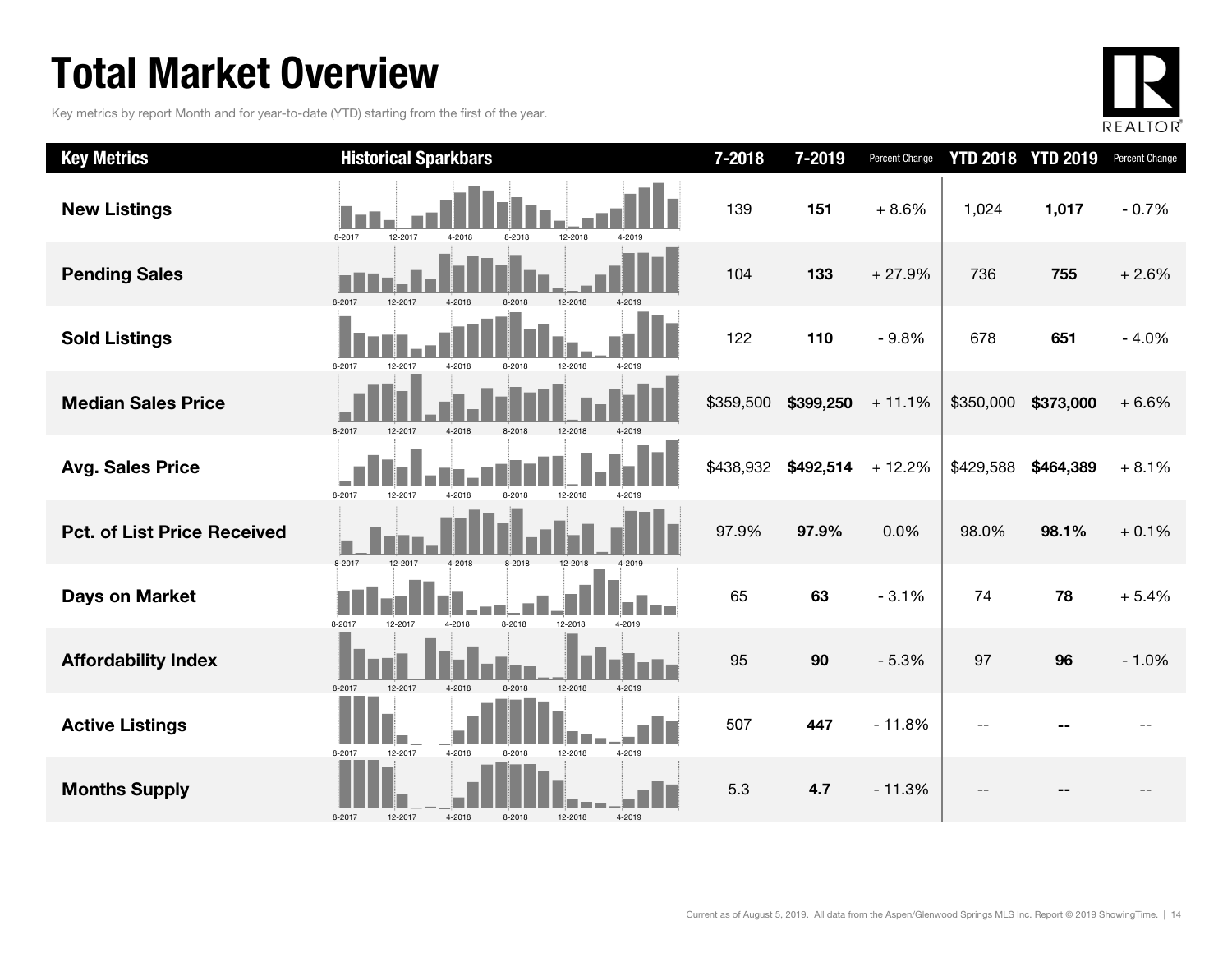| <b>Closed Sales</b> |  |
|---------------------|--|
|---------------------|--|

Actual sales that have closed in a given month.



| By Price Range – All Properties – Rolling 12 Months<br>■7-2019<br>■7-2018 |        |                             |                              |        |                               |                              |        | <b>By Property Type</b>       |                                |        | ■7-2019<br>■7-2018 |          |                         |               |                            |              |                           |           |
|---------------------------------------------------------------------------|--------|-----------------------------|------------------------------|--------|-------------------------------|------------------------------|--------|-------------------------------|--------------------------------|--------|--------------------|----------|-------------------------|---------------|----------------------------|--------------|---------------------------|-----------|
| 512<br>421<br>384                                                         | 530    | 185<br>187                  | 31                           | 37     | 10                            |                              |        | $\overline{2}$                | 0                              | 0      |                    |          | 849                     | 815           | 308                        | 336          | 1,157                     | 1,151     |
| $-8.8%$<br>$+3.5%$<br>$<$ \$300K<br>\$300K to \$599K                      |        | $+1.1%$<br>\$600K to \$999K | $+19.4%$<br>\$1.0M to \$1.4M |        | $+150.0%$<br>\$1.5M to \$1.9M | $-66.7%$<br>\$2.0M to \$2.5M |        | $+100.0%$<br>\$2.5M to \$4.9M | $- -$<br>\$5.0M to \$9.9M      |        | $- -$<br>$$10.0M+$ |          | $-4.0%$<br>Singe Family |               | $+9.1%$<br>Townhouse-Condo |              | $-0.5%$<br>All Properties |           |
|                                                                           |        |                             | <b>Rolling 12 Months</b>     |        |                               |                              |        |                               | <b>Compared to Prior Month</b> |        |                    |          |                         |               |                            | Year to Date |                           |           |
|                                                                           |        | Single Family               |                              |        | Condo                         |                              |        | Single Family                 |                                |        | Condo              |          |                         | Single Family |                            |              | Condo                     |           |
| <b>By Price Range</b>                                                     | 7-2018 | 7-2019                      | Change                       | 7-2018 | 7-2019                        | Change                       | 6-2019 | 7-2019                        | Change                         | 6-2019 | 7-2019             | Change   | 7-2018                  | 7-2019        | Change                     | 7-2018       | 7-2019                    | Change    |
| \$299,999 and Below                                                       | 252    | 205                         | $-18.7%$                     | 169    | 179                           | $+5.9%$                      | 17     | 18                            | $+5.9%$                        | 15     | 14                 | $-6.7%$  | 157                     | 108           | $-31.2%$                   | 95           | 94                        | $-1.1%$   |
| \$300,000 to \$599,999                                                    | 398    | 400                         | $+0.5%$                      | 114    | 130                           | $+14.0%$                     | 50     | 32                            | $-36.0%$                       | 15     | 23                 | $+53.3%$ | 235                     | 219           | $-6.8%$                    | 65           | 93                        | $+43.1%$  |
| \$600,000 to \$999,999                                                    | 161    | 165                         | $+2.5%$                      | 24     | 22                            | $-8.3%$                      | 18     | 10                            | $-44.4%$                       |        | 3                  | $-25.0%$ | 91                      | 92            | $+1.1%$                    | 11           | 13                        | $+18.2%$  |
| \$1,000,000 to \$1,499,999                                                | 30     | 32                          | $+6.7%$                      |        |                               | $+400.0\%$                   |        |                               | $0.0\%$                        |        |                    | $- -$    | 18                      | 20            | $+11.1%$                   |              |                           | $+400.0%$ |

\$1,500,00 to \$1,999,999 4 10 + 150.0% 0 0 -- 1 2 + 100.0% 0 0 -- 2 5 + 150.0% 0 0 -- \$2,000,000 to \$2,499,999 3 1 - 66.7% 0 0 -- 0 0 -- 0 0 -- 2 0 - 100.0% 0 0 -- \$2,500,000 to \$4,999,999 1 2 + 100.0% 0 0 -- 0 0 -- 0 0 -- 1 2 + 100.0% 0 0 -- \$5,000,000 to \$9,999,999 **distribution of the CONT CONTENT CONTENT CONTENT CONTENT CONTENT CONTENT CONTENT CONTENT CONTENT CONTENT CONTENT CONTENT CONTENT CONTENT CONTENT CONTENT CONTENT CONTENT CONTENT CONTENT CONTENT CON** \$10,000,000 and Above 0 0 -- 0 0 -- 0 0 -- 0 0 -- 0 0 -- 0 0 -- All Price Ranges 849 815 - 4.0% 308 336 + 9.1% 90 66 - 26.7% 34 44 + 29.4% 506 446 - 11.9% 172 205 + 19.2%

### Inventory of Active Listings

A measure of the number of homes available for sale at a given time.



|                            | Year over Year |               |               |        |        |                          |        |                        | <b>Compared to Prior Month</b> |             |        | <b>Year to Date</b> |                                                                                                                                                                                  |  |
|----------------------------|----------------|---------------|---------------|--------|--------|--------------------------|--------|------------------------|--------------------------------|-------------|--------|---------------------|----------------------------------------------------------------------------------------------------------------------------------------------------------------------------------|--|
|                            |                | Single Family |               |        | Condo  |                          |        | Single Family<br>Condo |                                |             |        | Single Family       | Condo                                                                                                                                                                            |  |
| <b>By Price Range</b>      | 7-2018         | 7-2019        | Change        | 7-2018 | 7-2019 | Change                   | 6-2019 | 7-2019                 | Change                         | 6-2019      | 7-2019 | Change              |                                                                                                                                                                                  |  |
| \$299,999 and Below        | 40             | 19            | - 52.5%       | 54     | 37     | $-31.5%$                 | 24     | 19                     | $-20.8%$                       | 39          | 37     | $-5.1%$             | There are no year-to-date figures for<br>inventory because it is simply a<br>snapshot frozen in time at the end of<br>each month. It does not add up over a<br>period of months. |  |
| \$300,000 to \$599,999     | 141            | 125           | $-11.3%$      | 40     | 34     | $-15.0%$                 | 110    | 125                    | $+13.6%$                       | 38          | 34     | - 10.5%             |                                                                                                                                                                                  |  |
| \$600,000 to \$999,999     | 102            | 101           | $-1.0%$       | 18     | 13     | $-27.8%$                 | 108    | 101                    | $-6.5%$                        | 13          | 13     | $0.0\%$             |                                                                                                                                                                                  |  |
| \$1,000,000 to \$1,499,999 | 43             | 42            | $-2.3%$       | Δ      |        | $0.0\%$                  | 45     | 42                     | - 6.7%                         | $\mathbf b$ |        | $-20.0\%$           |                                                                                                                                                                                  |  |
| \$1,500,00 to \$1,999,999  | 31             | 41            | - 32.3%       |        |        | $-50.0%$                 | 42     | 41                     | $-2.4%$                        |             |        | $0.0\%$             |                                                                                                                                                                                  |  |
| \$2,000,000 to \$2,499,999 | 14             | b             | $-64.3%$      | 0      |        | $\sim$ $\sim$            |        |                        | $-28.6%$                       |             |        | $0.0\%$             |                                                                                                                                                                                  |  |
| \$2,500,000 to \$4,999,999 | 14             | 19            | + 35.7%       | 0      |        | $\overline{\phantom{a}}$ | 22     | 19                     | $-13.6%$                       | 0           | o      | $- -$               |                                                                                                                                                                                  |  |
| \$5,000,000 to \$9,999,999 |                |               | 25.0%         | 0      |        | $\overline{\phantom{a}}$ |        |                        | 0.0%                           | 0           | n      | $\sim$ $\sim$       |                                                                                                                                                                                  |  |
| \$10,000,000 and Above     | $\Omega$       |               | $\sim$ $\sim$ |        |        | $\sim$ $\sim$            |        |                        | $\overline{\phantom{m}}$       |             |        | $\sim$ $\sim$       |                                                                                                                                                                                  |  |
| <b>All Price Ranges</b>    | 389            | 357           | $-8.2%$       | 118    | 90     | $-23.7%$                 | 363    | 357                    | $-1.7%$                        | 97          | 90     | $-7.2%$             |                                                                                                                                                                                  |  |